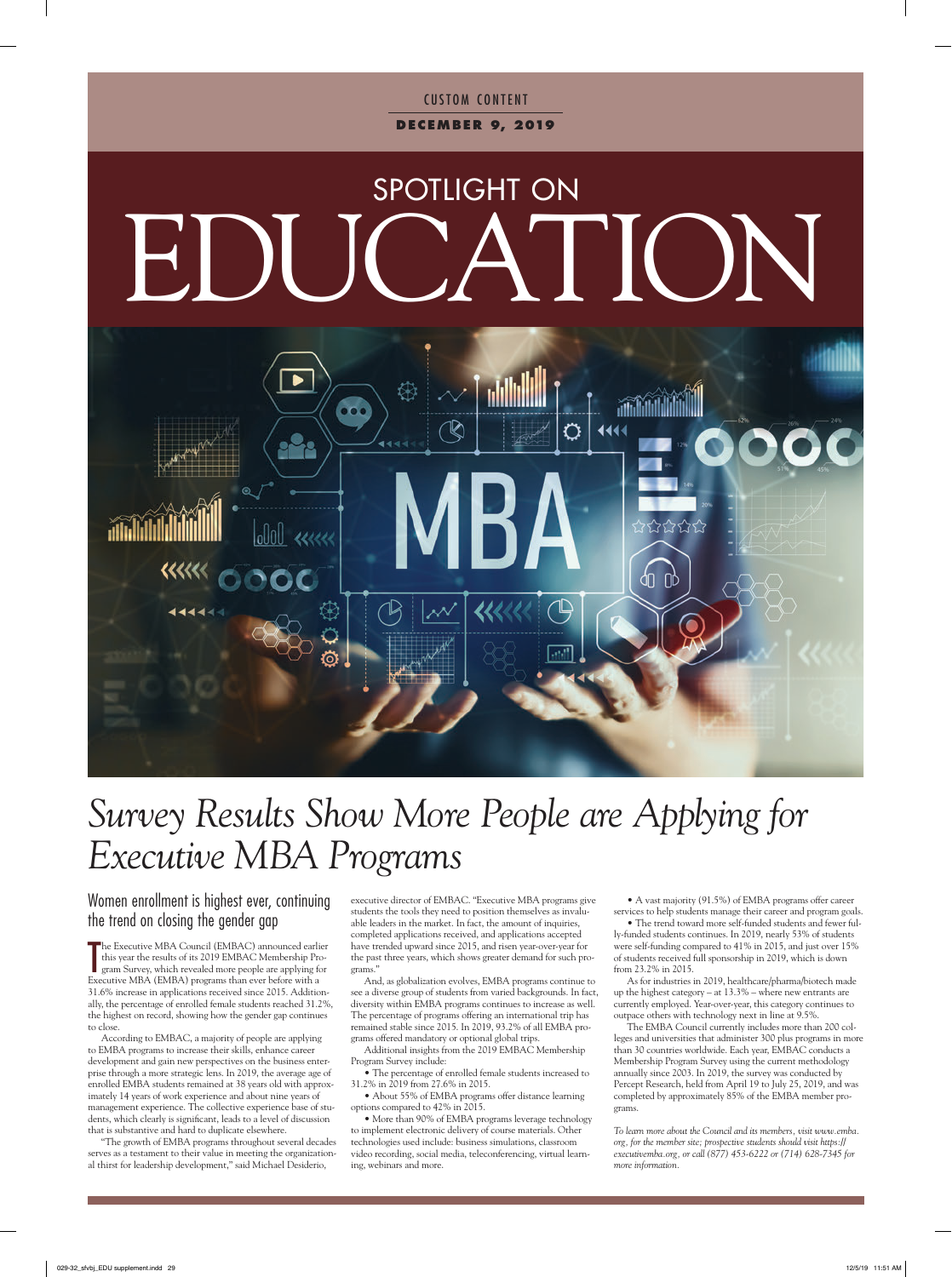#### SPOTLIGHT ON EDUCATION

### *Degree Programs for All Stages of Life at University of La Verne*

V our professional success begins with an education designed to help you think creatively, communicate effectively, and education designed to help you think creatively, communicate effectively, and serve your community with integrity.

For 127 years, University of La Verne has been a leader in Southern California education, working with a wide variety of students to provide bachelor's, master's, and doctoral degrees. In additional to serving traditional

### EDUCATION **SPOTLIGHT**

students, the university has been a leader in providing educational opportunities for

adult learners through affordable programs built around flexible curriculum, personal support, and convenient locations.

Degree programs are offered at the university's central campus in La Verne, online, and at regional locations, including Bakersfield, Burbank, College of the Canyons, Irvine, Ontario, Oxnard, and Victorville.

The University of La Verne offers more than 60 undergraduate majors, more than 20 master's programs, four doctorates, and dozens of certificates and credentials. Graduate degree programs are available from the College of Business and Public Management, LaFetra College of Education, the College of Law, and the College of Arts and Sciences. They include:

• Doctorate in Public Administration

- Master's in Accounting
- Master's in Business Administration (MBA)
- Master's in Business Administration,
- (MBA) for Experienced Professionals
- Master's in Data Analytics
- Master's in Finance • Master's in Health Administration
- Master's in Leadership and
- Management
- Master's in Public Administration
- Masters in Special Education Studies
- Master's in Teaching
- Master's in Child and Adolescent Development
- Master's in Child Life
- Master's in Educational Counseling
- Master's in School Psychology
- Master's in Educational Leadership
- Doctorate in Organizational Leadership
- Master's in Athletic Training
- Master's in Marriage and
- Family Therapy
- Master's in Physician Assistant Practice • Doctorate in Clinical Psychology

The MBA for Experienced Professionals and Master of Science in Leadership Management are both available through La Verne Online (lavenre.edu/online). These programs are at the forefront of online education. They are flexible and convenient, and are taught by the

University of La Verne's experienced faculty. Class sizes are small, which allows for individual support for students.

*Online MBA Report* ranked University of La Verne's MBA program as the No. 4 Online MBA program on the West Coast. And BestColleges.com identified the University of La Verne as one of the Best Online Colleges in California in 2018.

University of La Verne is dedicated to the belief that a quality, values-based education enriches the human condition by

engendering community engagement, scholarly accomplishment, and professionalism. Professors are personally engaged and committed to helping every student achieve their academic and professional goals.

Whether you apply for a graduate or undergraduate degree program, you will earn a meaningful education that will prepare you for the next stage of life.

*To learn more about the University of La Verne, visit laverne.edu.* 

University of **LaVerne** 

## Top Ranked, Affordable Online Programs

in Business, Education, and Public Administration

Celebrating 50 Years Serving Adult Learners

For more information, visit laverne.edu/online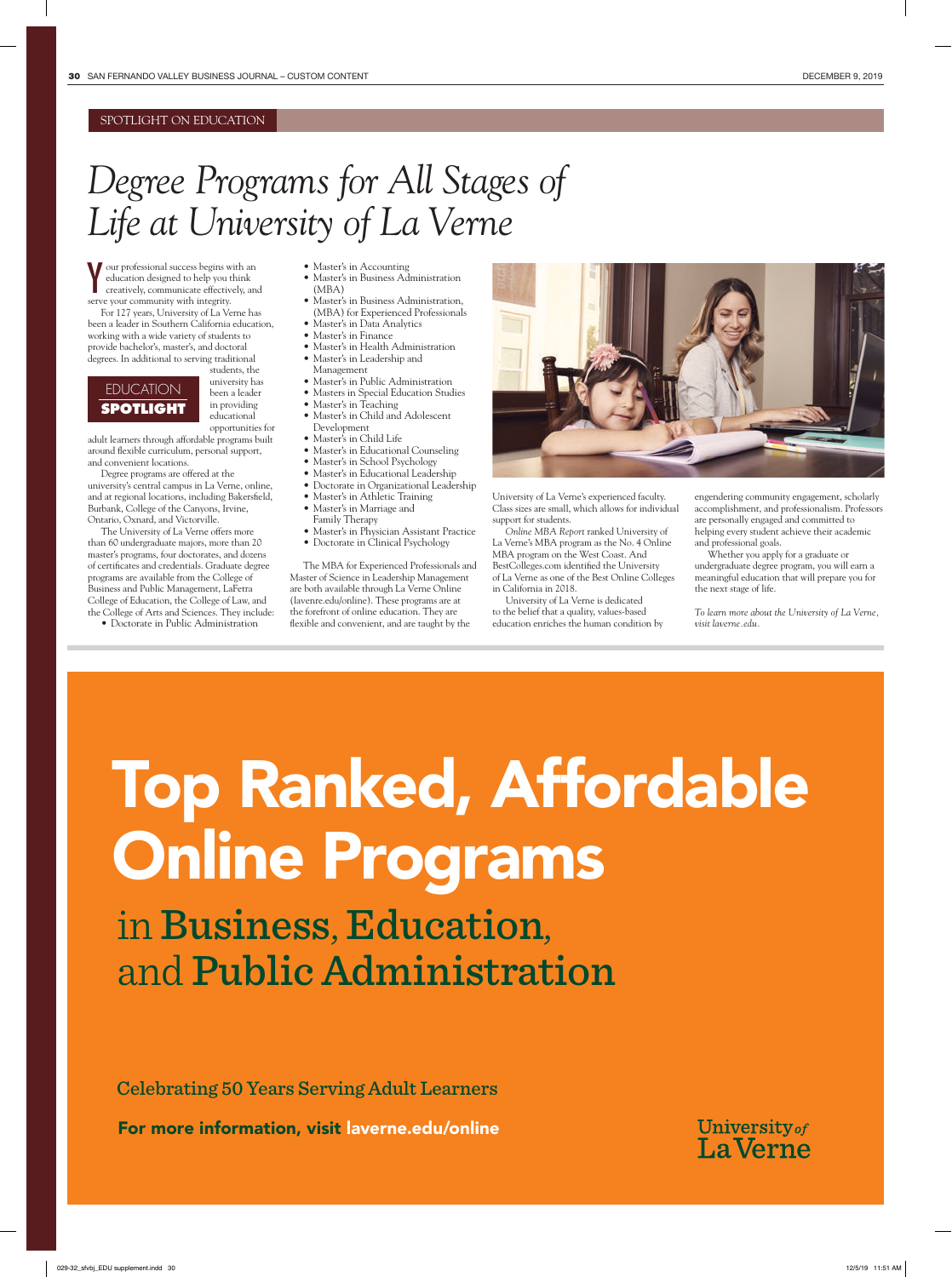## **Get up to \$10,000 for your business education!**

The School of Management at California Lutheran University offers MBA and Executive MBA programs that help working professionals advance their careers and achieve their goals.

We are proud to announce that the San Fernando Valley Business Journal has partnered with Cal Lutheran to offer scholarships to help students reach those goals.

Learn more and apply at **CalLutheran.edu/sfvbj**

**Application deadline: January 15, 2020**

**School of Management**  California<br>Lutheran University

**Carla Berrios '20 School of Management**